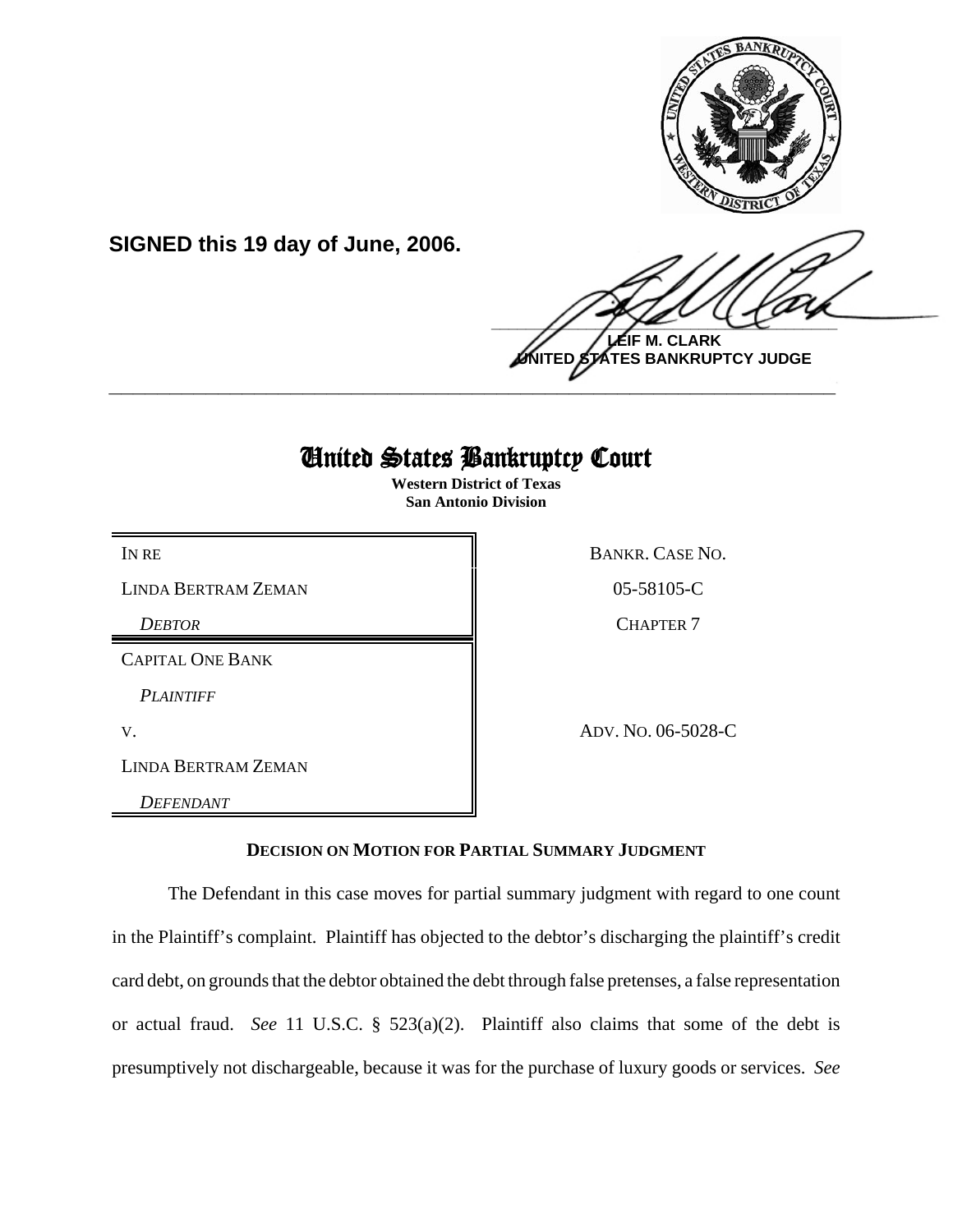11 U.S.C. § 523(a)(2)(C). Defendant seeks summary judgment with regard to this latter count, stating that the court can take judicial notice that the merchants and service providers in the exhibit attached to the plaintiff's complaint do not *per se* sell luxury goods and services, as plaintiff's complaint contends.<sup>1</sup> In addition, defendant submits an affidavit of the debtor averring that she is familiar with all the charges listed on the Exhibit to the plaintiff's complaint, and that none of the goods or services in question were luxury goods or services.

The plaintiff filed a response, denominated an "opposition," but offered no controverting affidavits, exhibits, discovery answers or other materials. Instead, plaintiff maintains that the specific business of the merchants in question "is an issue of fact," and complains that the defendant has not provided any evidence to illustrate either the categories of goods or services sold by these merchants, or the goods and services actually acquired by the defendant. The plaintiff adds that the defendant's "conclusive [sic] statement may not be a correct representation of fact or law and must be explored further."<sup>2</sup>

<sup>&</sup>lt;sup>1</sup> The plaintiff, in its complaint, says that "Debtor's transactions included charges at *high-end luxury* retailers, restaurants, and suppliers including, but not limited to: La Fogata Restaurant, USPS, Heb [sic] Grocery, Target, ExxonMobil, Consultants Pain Med, Neuromuscular, HEB Gas Station, Petsmart, Walgreens, Calico Corners, Foleys, Alamo Barber & Beauty Salon, North Park Lincoln [sic], Hertz Rent-A-Car, Whataburger, and Regal Cinemas. Upon information and belief, the Defendant purchased luxury goods and services, as most of these retailers/wholesalers *only sell such goods and provide such services*." Complaint [Doc. #1], at paragraphs 8-9.

The court happily takes judicial notice that La Fogata is a Mexican restaurant that is a converted Dairy Queen, that the USPS is the U.S. Postal Service (selling stamps and delivering letters for 39 cents an ounce), that HEB Grocery is a large grocery chain in Texas, comparable to Krogers and Albertsons, that Target is the main competition for Wal-Mart, that Exxon is a major gasoline retailer with gas stations selling gasoline at competitive prices, that Consultants Pain Med is an entity that sells pain therapy for people in pain, that PetsMart is a chain that sells pet food and supplies to middle America, that Walgreens is a drug store selling pharmacy products and the like to middle America, that Calico Corners is a local store selling bedding supplies, that Alamo Barber Shop & Beauty Salon is a barber shop and beauty salon, that North Park Lincoln is actually a Lincoln-Mercury dealership (selling more Mercuries than Lincolns), that Hertz Rent-A-Car rents Ford Motor products and other fine cars, that Whataburger is a fast food outlet similar to McDonald's, and that Regal Cinemas is a movie chain where one can go to watch a movie for under \$10.

The court can only shake its head in bemusement at plaintiff's suggestion that these merchants would be described as "high end luxury retailers" that "only sell such goods and provide such services" (*i.e.*, luxury goods and services).

<sup>&</sup>lt;sup>2</sup> Plaintiff adds that "without engaging in a proper amount of discovery and presenting such evidence before a trier of fact, this matter will not be fairly and adequately adjudicated." This statement was made in a pleading dated June 6, 2006. The discovery deadline in this adversary proceeding was May 8, 2006. Apparently discovery was propounded, as the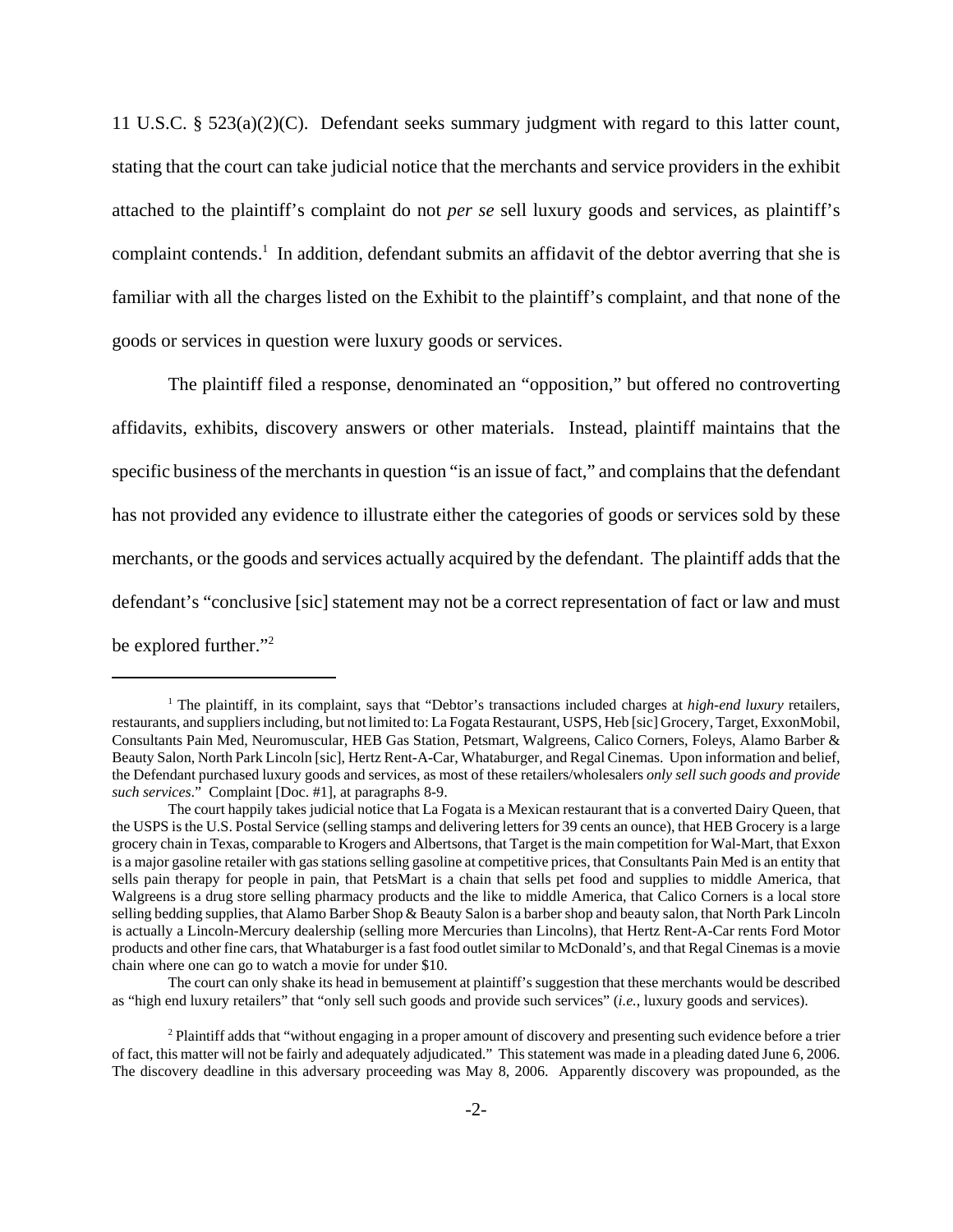## **Analysis**

In deciding a motion for summary judgment, a court must determine whether "the pleadings, depositions, answers to interrogatories, and admissions on file, together with the affidavits, if any, show that there is no genuine issue as to any material fact and that the moving party is entitled to judgment as a matter of law." FED.R.CIV.P. 56(c); *Celotex Corp. v. Catrett,* 477 U.S. 317, 322-23, 106 S.Ct. 2548, 91 L.Ed.2d 265 (1986); *Little v. Liquid Air Corp.*, 37 F.3d 1069, 1075 (5<sup>th</sup> Cir. 1994) (en banc); *Boze v. Branstetter*, 912 F.2d 801, 804 (5<sup>th</sup> Cir. 1990). Material facts are those facts "that might affect the outcome of the suit under the governing law." *Smith v. Brenoettsy,* 158 F.3d 908, 911 ( $5<sup>th</sup>$  Cir. 1998). The facts are to be reviewed with all "justifiable inferences" drawn in favor of the party opposing the motion. *Morris v. Covan World Wide Moving, Inc.,* 144 F.3d 377, 380 (5th Cir. 1998). However, factual controversies are resolved in favor of the nonmovant "only when there is an actual controversy--that is, when both parties have submitted evidence of contradictory facts." *Laughlin v. Olszewski*, 102 F.3d 190, 193 (5<sup>th</sup> Cir. 1996).

The party moving for summary judgment has the initial burden of demonstrating the absence of a material fact issue with respect to those issues on which the movant bears the burden of proof at trial. The movant meets this initial burden by showing that the "evidence in the record would not permit the non-movant to carry its burden of proof at trial." *Smith*, 158 F.3d at 911. The burden then shifts to the non-movant to demonstrate that summary judgment is inappropriate. *See Morris,* 144 F.3d at 380.

A non-movant may successfully oppose summary judgment by producing "significant probative evidence" that there is an issue of material fact so as to warrant a trial. *See Texas*

defendant obtained a short extension of time to respond. It is, of course, too late for plaintiff to be talking about "engaging in a proper amount of discovery" when discovery was already pursued, and the deadline for further discovery has now run.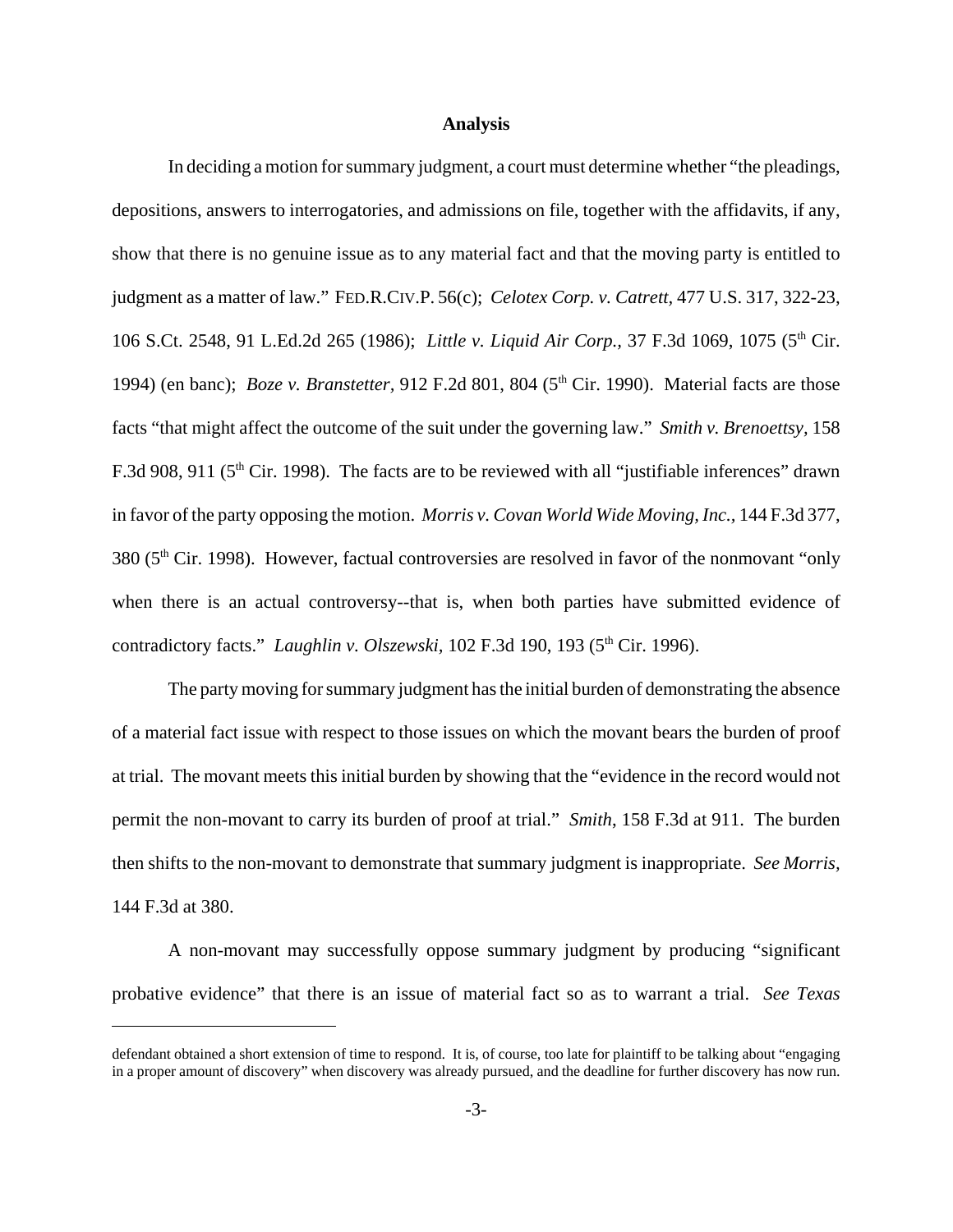*Manufactured Hous. Ass'n v. Nederland,* 101 F.3d 1095, 1099 (5<sup>th</sup> Cir. 1996); *Taylor v. Principal Financial Group, Inc., 93 F.3d 155, 161 (5<sup>th</sup> Cir. 1996); <i>Transamerica Ins. Co. v. Avenell, 66 F.3d* 715, 718-19 (5th Cir. 1995); *Forsyth v. Barr,* 19 F.3d 1527, 1533 (5th Cir. 1994). The evidence produced by the non-movant must be "sufficient to support a jury verdict." *Morris,* 144 F.3d at 380; *Doe v. Dallas Indep. School Dist.,* 153 F.3d 211, 215 (5<sup>th</sup> Cir. 1998). This burden is not met by mere reliance on the allegations or denials in the non-movant's pleadings. *E.g., Morris,* 144 F.3d at 380. Likewise, "unsubstantiated or conclusory assertions that a fact issue exists" do not meet this burden. *Id.* Instead, the nonmoving party must present specific facts which show "the existence of a 'genuine' issue concerning every essential component of its case." *Id.* Dispute about a material fact is genuine only if evidence is such that reasonable a jury could return a verdict for non-moving party. *Stafford v. True Temper Sports,* 123 F.3d 291, 294 (5<sup>th</sup> Cir. 1997); *Hanks v. Transcontinental Gas Pipe Line Corp., 953 F.2d 996, 997 (5<sup>th</sup> Cir. 1992).* 

In the absence of any proof, a court will not assume that the non-movant could or would prove the necessary facts. *McCallum Highlands, Ltd. v. Washington Capital Dus, Inc.,* 66 F.3d 89, 92 (5th Cir.), *revised on other grounds upon denial of reh'g,* 70 F.3d 26 (5th Cir. 1995); *Little,* 37 F.3d at 1075. Rule 56 mandates the entry of summary judgment, after adequate time for discovery and upon motion, against a party who fails to make a sufficient showing of the existence of an element essential to the party's case, and on which that party will bear the burden at trial. *Little,* 37 F.3d at 1075.

In this case, the plaintiff has the burden of proof to establish nondischargeability. *See Grogan v. Garner*, 498 U.S. 279, 283(1991). Section 523(a)(2)(C) does not alter that burden of proof, though it *does* permit a presumption of non-dischargeability to arise with respect to a debt,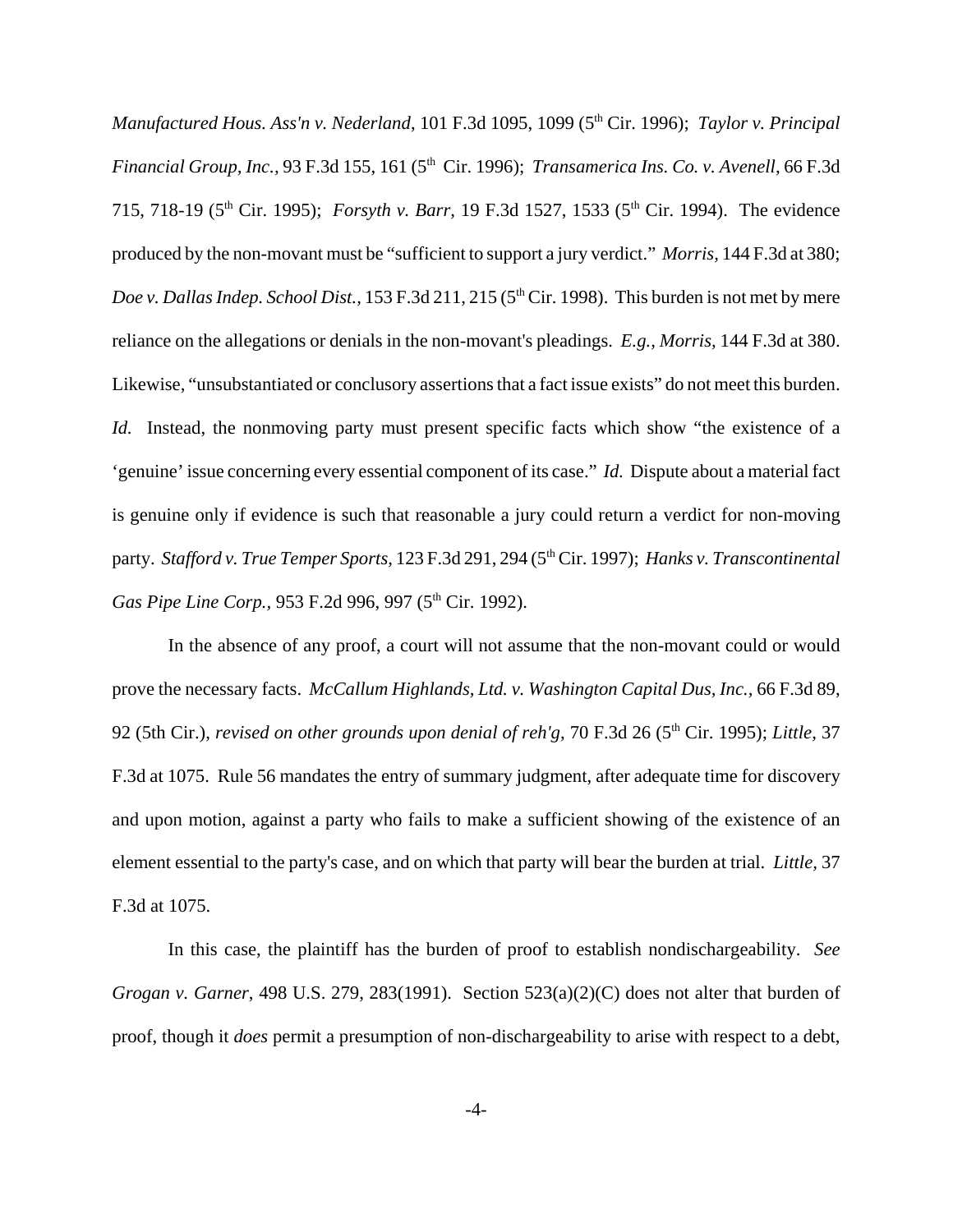on section 523(a)(2) grounds, *only if* the plaintiff establishes (by a preponderance of evidence) five base facts: (1) the debt in question is a consumer debt; (2) the debt in question is owed to a single creditor; (3) the debt aggregates more than  $\frac{1}{225}$ ; (4) the debt in question was incurred within 60 days of the date of the filing of the bankruptcy case; and (5) the debt is for luxury goods or services. *See* 11 U.S.C. § 523(a)(2)(C); *see also In re Manning*, 280 B.R. 171, 179 (Bankr. S.D.Ohio 2002) (creditor has the burden of proof that the presumption arises); *In re Vernon*, 192 B.R. 165, 170 (Bankr. N.D.Ill. 1996) (plaintiff has the burden of proof of facts in order to raise the presumption); *In re Tondreau*, 117 B.R. 397, 400 (Bankr. N.D.Ind. 1989).

If any one of the base facts is not established, then the presumption will not arise. A presumption is not itself evidence. Instead, it is "an assumption of fact that the law requires to be made from *another fact* or *group of facts* established in an action." B. RUSSELL, BANKR. EVID. MAN., § 301.0, at p. 630 (West 2005 ed.) (emphasis added); *see also* FED.R.EVID. 301, Advisory Committee Notes, 1974 Enactment (West pamphl. ed. 2006) (setting out the explanation in the House Conference Report rejecting an earlier version that would have treated a presumption as evidence).<sup>3</sup> For the presumption to arise, the party in whose favor it is intended to operate must first prove all of the base facts. Without one of those essential base facts, the presumption never arises. In an action brought under section  $523(a)(2)(C)$ , if a base fact is missing, then so also is the cause

<sup>3</sup> Under the Senate amendment, a presumption is sufficient to get a party past an adverse party's motion to dismiss at the end of his case-in-chief. If the adverse party offers no evidence contradicting the presumed facts, the court will instruct the jury that if it finds the basic facts, it may presume the existence of the presumed fact. If the adverse party does offer evidence contradicting the presumed fact, the court cannot instruct the jury that it may *presume* the existence of the presumed fact from proof of the basic facts. The court may, however, instruct the jury that it may infer the existence of the presumed fact from proof of the basic facts.

*Id.* (quoted from the House Conference Report, No. 93-1597).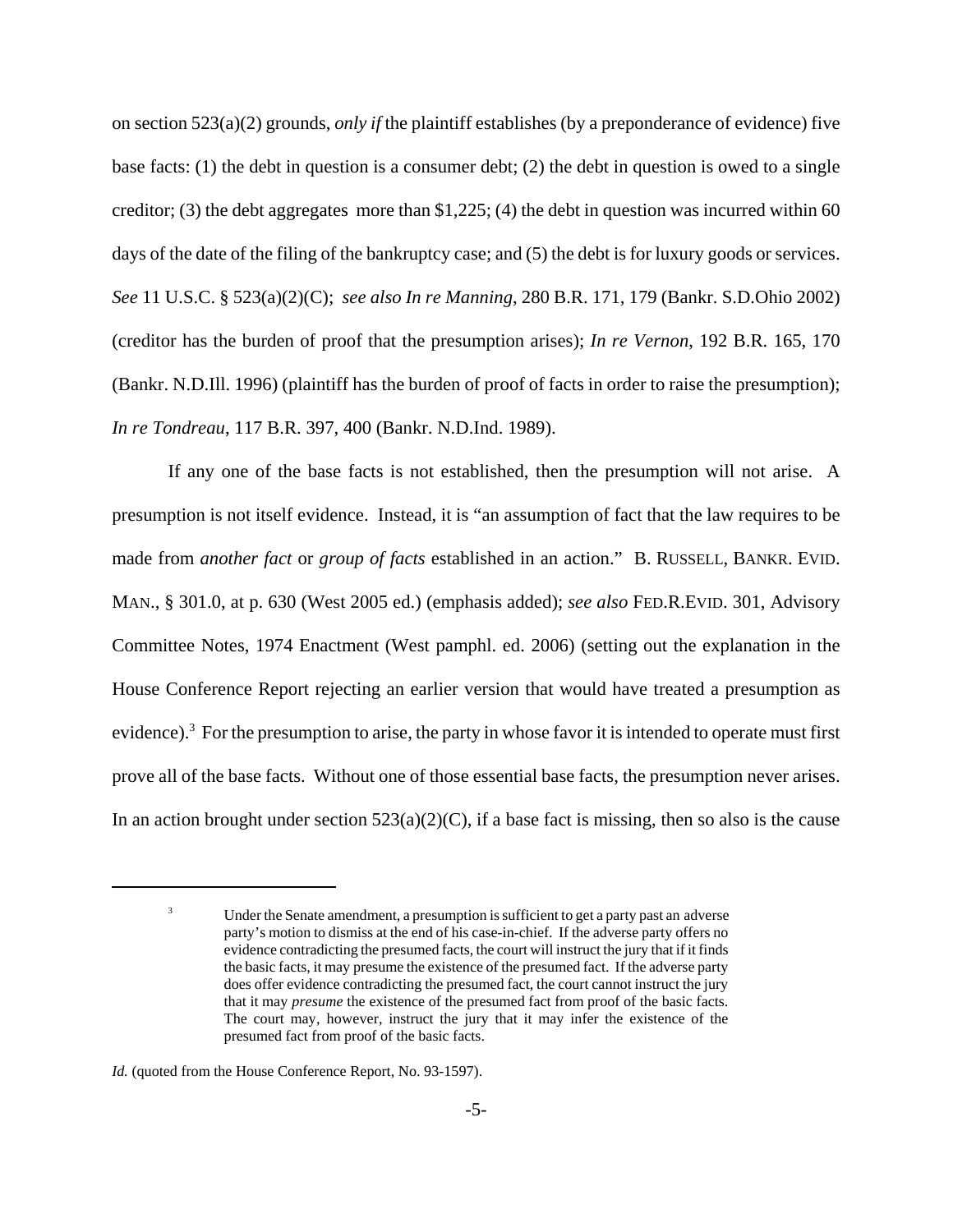of action under that subsection, because subsection (C)'s only function is to afford the creditor the presumption. Failing the presumption, the creditor will be forced to make out a garden-variety nondischargeability action under section  $523(a)(2)$ .<sup>4</sup>

In this case, the defendant movant has challenged one of the base facts (whether the purchases in question were luxury goods or services). Without one of the base facts, the movant correctly contends that the presumption of non-dischargeability under section  $523(a)(2)(C)$  will not arise, entitling the defendant to partial summary judgment on that count. The movant defendant has offered an affidavit in support of that contention, though she could have moved solely on the basis that no evidence has emerged from discovery. *See* 10A C.A. WRIGHT, A. MILLER, & M.K. KANE, FED. PRACT. & PROC. CIVIL  $3^{RD}$ , § 2727, at pp. 472-474 (West 1998). At that point, it became incumbent on the plaintiff, the party with the burden of proof on this base issue, to come forward with *some* evidence to raise a material issue of fact, or risk having judgment entered against it. *Id.*, at 474;5 *see also Celotex Corp. v. Catrett,* 477 U.S. 317, 322-23 (1986).

5 Explains WRIGHT & MILLER,

<sup>&</sup>lt;sup>4</sup> If subsection (C) does not apply, then plaintiff's case rests on establishing non-dischargeability under § 523(a)(2). In an action involving credit card debt, the plaintiff must prove by a preponderance, *as to each card use*, that the debtor falsely represented her intent to repay the loan. *See In re Mercer*, 246 F.3d 391, 404 (5th Cir. 2001). Explained the court in *Mercer*, "[t]hrough *each card use*, [the debtor] represented her intent to pay. A question of fact ... is whether the representation was knowingly false. If so, intent to deceive is present." *Id.* (emphasis added). Further "[I]nability to pay, at card-use, *may* support finding the debtor did *not* intend to pay, but *only* if she was aware of her financial condition and knew she *could not* (and therefore did *not* intend to) make even the minimum monthly payment to the issuer. ... *all* of the facts and circumstances surrounding her card-use may be considered in determining [the debtor's] *subjective* intent." *Id.*, at 409 (emphasis in text). That burden, obviously, is fact-intensive and onerous.

<sup>... [</sup>A] movant, by means of uncontroverted affidavits or by using any of the other materials specified in Rule 56(c), may completely explore and establish the facts, thereby demonstrating the absence of any genuine issue of fact and securing the entry of summary judgment. If no evidence could be mustered to sustain the nonmoving party's position, a trial would be useless and the movant is entitled to a judgment as a matter of law. ...

Situations in which credibility is unimportant because the adversary cannot prevail occasionally result from the interplay between the burden of proof on the summary judgment and the burden of persuasion at trial....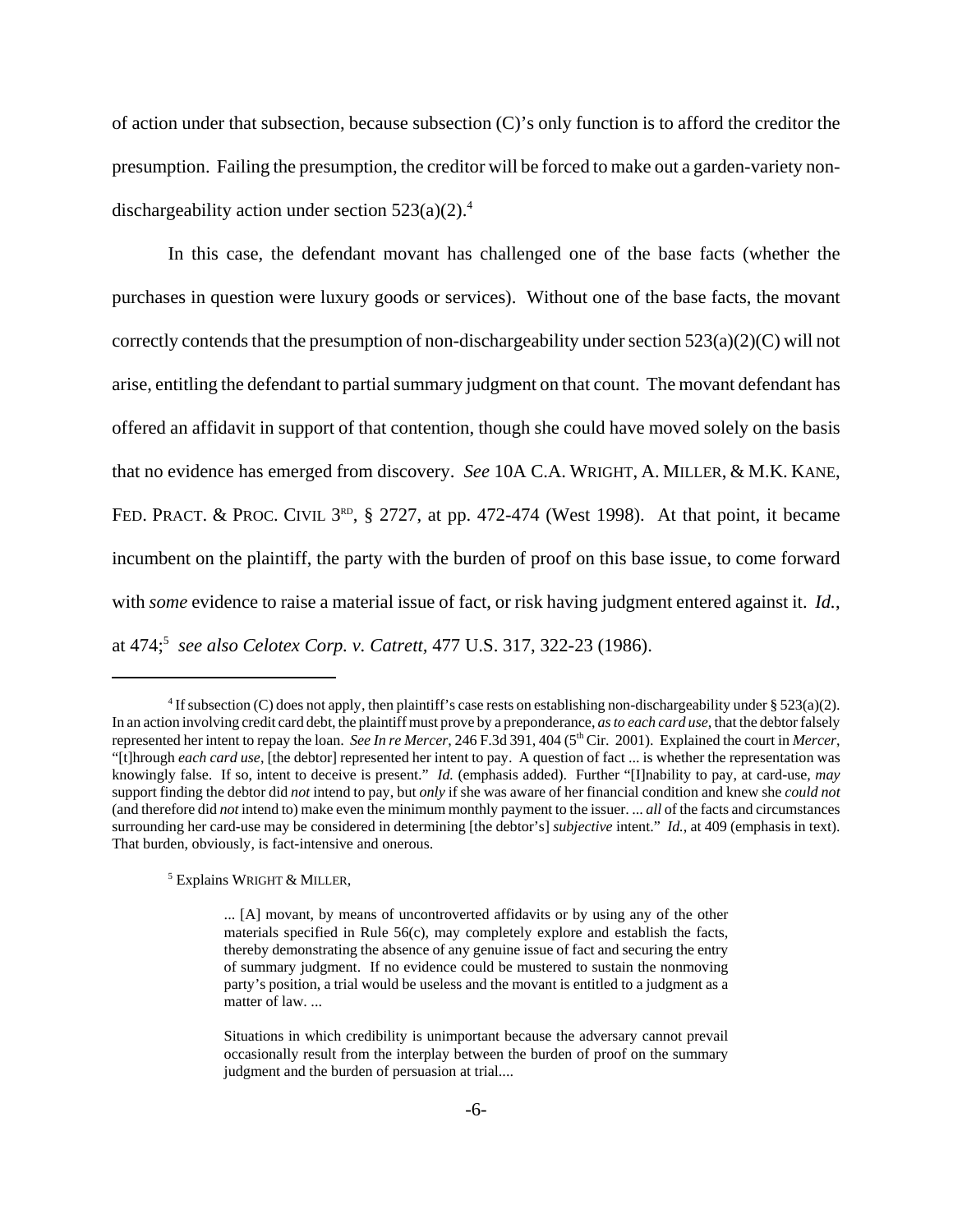The plaintiff respondent, in response to this motion, offered none of the evidence that it would have to have in hand by now in order to go forward at trial to sustain its burden of proof on the base fact "luxury goods or services." The defendant, it will be recalled, does *not* have the burden of *disproving* that the purchases in question were luxuries. It is the plaintiff who has the burden of *proving* this base element. All that plaintiff has offered here is the rather outrageous suggestion that, somehow, the burden of proof is, by mere allegation, now on the defendant. Plaintiff makes the equally outrageous suggestion that some evidence will be developed in discovery – even though the discovery deadline has already passed in this case, and even though the plaintiff has *already* pursued discovery, evidently without turning up anything. Plaintiff thankfully did not ask the court to take judicial notice that the merchants in question sold only "high end luxury goods or services," as it alleged in its complaint. The court would not do so in any event. $<sup>6</sup>$ </sup>

The defendant has put the plaintiff to its proof, as was her right, and the plaintiff has flunked the test. There is no material issue of fact established with regard to the question of luxury goods or services, and summary judgment will therefore be entered in favor of the defendant on this issue.

 Dischargeability litigation is an expensive proposition for debtors, especially when the amount in controversy is (relatively) small. Creditors know this, and can bring actions such as this at relatively low cost, hoping that a debtor will agree to a reaffirmation because that will cost less

<sup>...</sup> as established in *Celotex*, *it is not necessary for the movant to introduce any evidence in order to prevail on summary judgment*. Rather, at least *in cases in which the nonmoving party will bear the burden of proof at trial*, the movant can seek summary judgment by establishing that the opposing party has insufficient evidence to prevail as a matter of law, *thereby forcing the opposing party to come forward with some evidence or risk having judgment entered against him*.

*Id.* (emphasis added).

<sup>6</sup> If anything, the listing of merchants suggests quite the opposite. *See* note 1 *supra*. In any event, the non-movant's own pleadings are not admissible summary judgment evidence.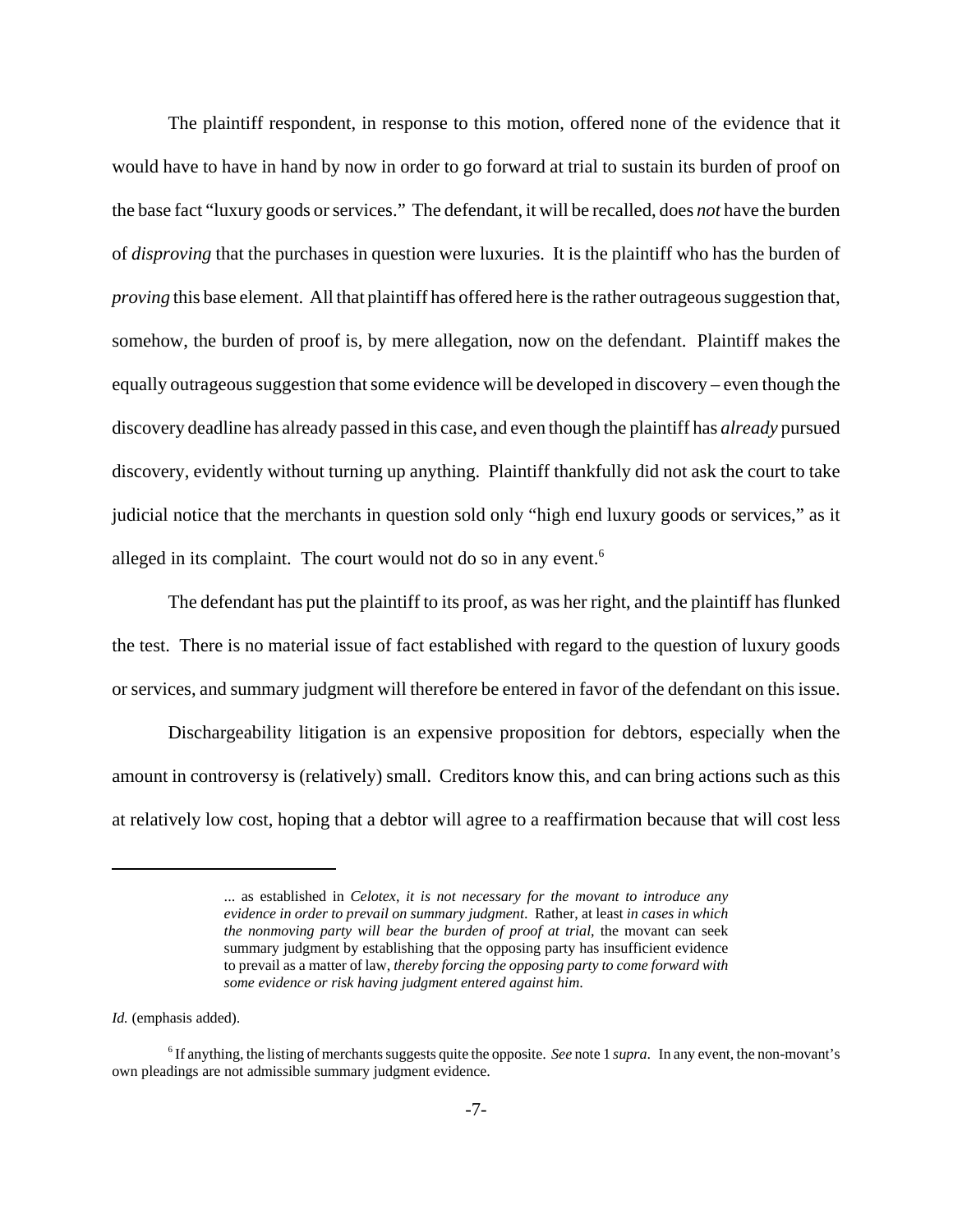than litigating the matter – even if the matter is essentially meritless. Pundits and wags have, for many years, excoriated personal injury lawyers who bring frivolous lawsuits against companies for the evident purpose of shaking down the insurance carriers. Yet few have complained that lawyers representing credit card companies are engaged in precisely the same odious tactic in the bankruptcy arena, with these kinds of suits. The manner in which this suit was brought and handled offers an excellent example of just why this litigation has all the earmarks of a shakedown.

The plaintiff, in response to this motion for partial summary judgment, was obligated to put on *something* to raise a material issue of fact, yet all the plaintiff offered was the simple assertion that evidence ought to be heard. The pleading demonstrates that counsel for the plaintiff paid scant attention even to what he was pleading, much less any attention to whether the lawsuit had any basis in fact. No Rule 2004 examination was ever conducted to see whether there might have been a factual basis for bringing this case, and what discovery the plaintiff pursued to see whether it could develop a case after the fact evidently turned up nothing. When the plaintiff was forced by this motion to come forward with evidence to show the presence of an issue of fact – some evidence showing that luxury goods or services were furnished – the plaintiff had the temerity to suggest that it was for the *defendant* to prove that the goods or services in question were *not* luxury items, when the law is clearly to the contrary.

All of this, taken together, lends strong credence to the court's suspicion that this was never a real lawsuit in the first place – it was simply a shakedown. If it was, then it was a lawsuit that never had a basis in law or fact in the first place – and that could bring the pleading within Rule 9011 territory.*<sup>7</sup>*

 $^7$  As this is an interlocutory decision, and a cause of action remains, the court will reserve the sanctions issue until the matter is called for trial.